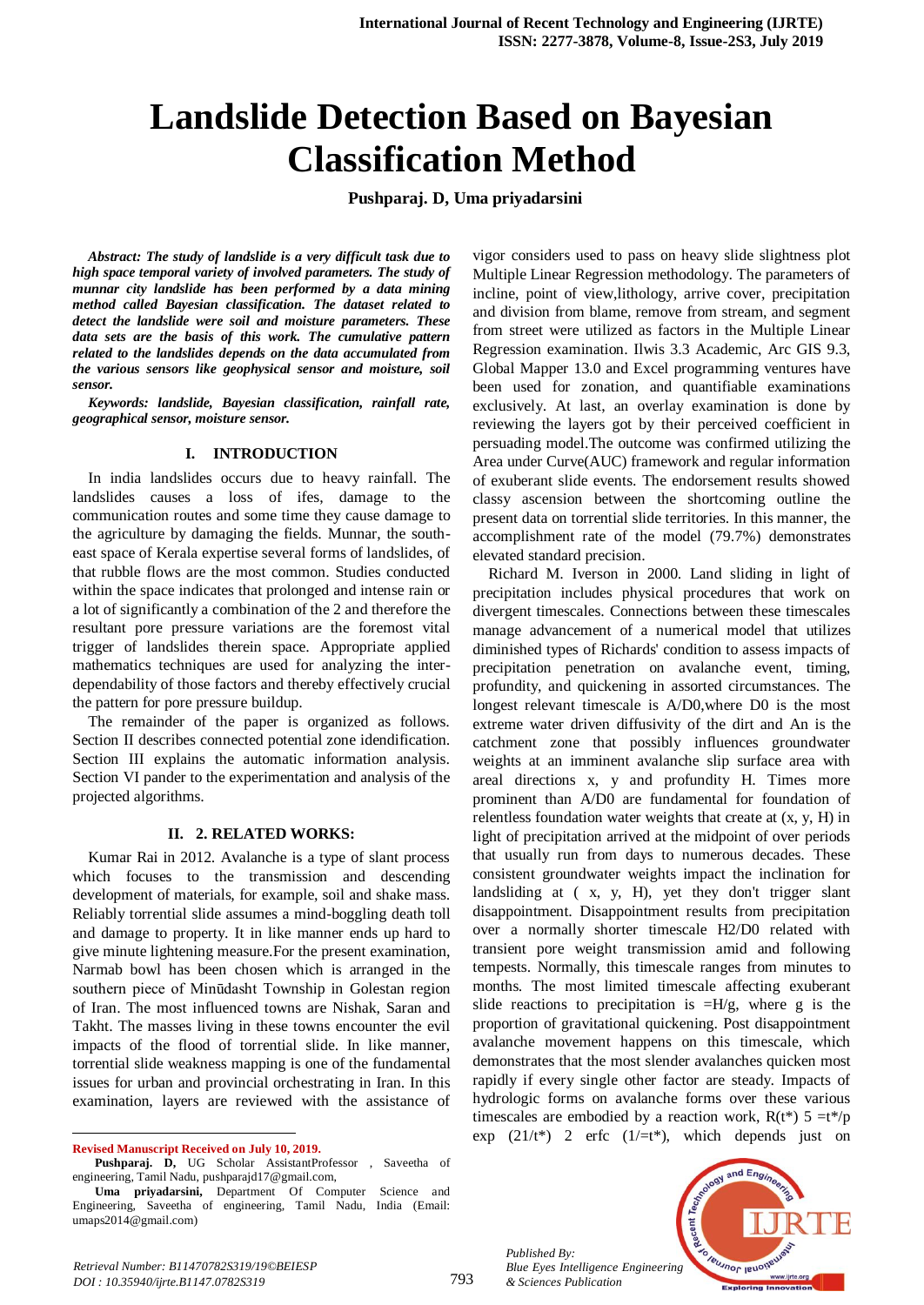standardized time, t\*. Utilization of R(t\*) related to topographic information, precipitation force and length data, an unbounded incline disappointment model, and Newton's second law predicts the planning,profundity, and speeding up of precipitation activated avalanches. Information from differentiating avalanches that show fast, shallow movement and moderate, profound situated movement certify these forecasts.

Chowdhury & Phil Flentje in 2002. The paper tends to the fundamental vulnerabilities related withh the event of precipitation initiated avalanches. Spatial changeability of site conditions, nearby geography and precipitation contributes altogether to the vulnerability of utilizes novel information accumulation strategies for power improvement in the field arrangement. A give an account of unexpected difficulties that were looked in the field organization of the remote sensor systems and the novel arrangements concocted to conquer them are exhibit 4. Tony L. T. Zhan and Charles W. W. Ng, M.ASCE in 2004. To enhance the comprehension of the impact of water driven properties and precipitation conditions on precipitation invasion instrument and thus on the pore avalanche peril. Urban avalanche issues require the administration of slants of peripheral steadiness. Appraisal of danger, weakness and hazard require the utilization of observational methodologies, the examination of precipitation information and the connection between precipitation sizes from one viewpoint and incline development on the other. Nuances of research did in the Illawarra zone of New South Wales, Australia are given. Reference is made to the broad database enabling the affirmation of torrential slide frequencies. The idea of precursor precipitation rate exceedance time (ARPET) is clarified. The utilization of construed edge precipitation sizes for ongoing expectation and cautioning is clarified. Vulnerabilities worried about this methodology are investigated with specific reference to precipitation conveyances in the examination territory.

Maneesha Vinodini Ramesh in 2014. Remote sensor frameworks are a champion among the most reassuring creating headways, allowing to consistency checking of topographical territories (remote and undermining) that are slanted to disasters.With a thought on exuberant slide affirmation, this work reaffirms the limit of remote sensor systems for disaster alleviation. An absolute down to earth system containing 50 land sensors and 20 remote sensor centers was passed on in Idukki, a locale in the southwestern area of Kerala State, India, a very torrential slide slanted district. The remote sensor arrange structure has, for up to three years, amassed gigantic proportions of data, for instance, associated sensor data regards on precipitation,

sogginess, pore weight and improvement, close by other topographical, hydrological and soil properties, giving a prevalent appreciation of the torrential slide circumstance. Utilizing the remote sensor systems, framework was produced an inventive three dimension avalanche cautioning framework (Early, Intermediate and Imminent). This framework has demonstrated its legitimacy by conveying a genuine cautioning to the nearby network amid substantial rains in the July 2010 rainstorm season. The execution of this framewor. water weight conveyances in single and unsaturated soil frameworks, a logical parametric

investigation has been done. Parameters considered in this investigation incorporate immersed porousness sksd, desaturation coefficient (a), water stockpiling limit sus−urd, and predecessor and ensuing precipitation invasion rate (qA and qB). In addition, the impact of soil profile heterogeneity is additionally explored. The determined outcomes show that the penetration procedure and pore-water weight reaction are essentially constrained by both qa/ks and ks/a. For the most part the bigger the estimation of qa/ks, the more prominent the decrease of negative pore-water weight in shallow soil layer. The bigger the proportion of ks/a, the quicker is the headway of wetting front. Among the three water powered parameters, the impacts of an and ks on porewater weight reaction are substantially more noteworthy than that of sus−urd. Be that as it may, the general significance of ks and a relies upon the underlying negative pore-water weight territory in the ground. What's more, the impact of forerunner invasion rate sqAd on pore-water weight reaction seems, by all accounts, to be considerably more huge than that of ensuring penetration rate sqBd.

# **III. EXPERIMENTATION AND RESULTS:**

| District_Rainfall_Normal_0 |                   |                |        |     |                 |      |       |       |        |            |       |       |           |      |             |                |            |             |       |
|----------------------------|-------------------|----------------|--------|-----|-----------------|------|-------|-------|--------|------------|-------|-------|-----------|------|-------------|----------------|------------|-------------|-------|
|                            | District Rainfall |                | Sheet1 |     |                 |      |       |       |        |            |       |       |           |      |             |                |            |             |       |
| B                          | ¢                 | D              | Ĕ      |     | G               | H    |       |       | K      |            | М     | Ń     | 0         | p    | 0           | R              | Š          |             | U     |
| 1                          | <b>STATE AT</b>   | DISTRICT       | 30     | FEB | MR <sub>R</sub> | ARR  | MY    | J.N   | JJ.    | <b>AUG</b> | SF2   | œ     | <b>IO</b> | DEC  | <b>ANAL</b> | <b>JRIGFEB</b> | <b>MAM</b> | <b>JUSS</b> | OID   |
|                            | KERLA             | ALAPPLE-HA     | 175    | 23  | 51              | 134  | 287   | 593   | 533    | 3431       | 2768  | 332.9 | 1976      | 516  | 3412        | 454            | 4778       | 17459       | 5721  |
| 3                          | KEALA             | CANLE          | 25     | 2   | 76              | 57.9 | 25    | 824   | 1055   | 5409       | 2207  | 224   | 88        | 20   | 3319.1      | 45             | 300.5      | 2688        | 3451  |
| ٠                          | KFFALA            | <b>ERIAULA</b> | 132    | 183 | 312             | 112  | 39.4  | 66.4  | 6702   | 401.3      | 297.1 | 283   | 15        | 44   | 3229.9      | 32             | 43.6       | 2965        | 483   |
| 5                          | KERALA            | KOTTAYAN       | 13     | 249 | 05              | 1361 | 2818  | 681   | 551.4  | 386        | 2718  | 3165  | 177.4     | 41.1 | 2935        | 37.9           | 4802       | 1897.8      | 5351  |
| 6                          | KEALA             | KO3-BODE       | 23     | 39  | 151             | 839  | 256.6 | 85.8  | 955.2  | 500.9      | 2512  | 2621  | 130       | 33   | 33641       | 62             | 3526       | 2603.1      | U2    |
|                            | KEALA             | MALAPPLIRE     | Ű      | 39  | 1D)             | 83   | 221.3 | 660.9 | 7929   | 351        | 2113  | 290.4 | 151       | 23   | 2851        | 56             | 320.6      | 2060.4      | 463   |
| 8                          | KEENA             | PALAXAD        | 29     | 65  | 25              | 987  | 158.7 | 4643  | 554    | 338        | 1792  | 263   | 138.6     | 256  | 2290        | 94             | 278.9      | 15727       | 43    |
| 9                          | KEALA             | KOLLAVI        | 175    | 337 | 62.6            | 1585 | 245   | 4512  | 396    | 258.1      | 217.9 | 327   | 22.4      | 545  | 24917       | 512            | 459.6      | 1332.1      | 635   |
| 10                         | <b>KERIA</b>      | THRSSLR        | 14     | 75  | 17              | 797  | 289.1 | 707.4 | 7729   | 4411       | 2721  | 261   | (期)       | 35   | 50631       | 109            | 385.3      | 2197.5      | 464   |
| 11                         | KEALA             | THRUANN        | 193    | 211 | 35              | 1167 | 216.6 | 338.7 | 239    | 142        | 1817  | 28    | 192       | 62.7 | 1603.2      | 414            | 388.B      | 871.3       | 527   |
| 12                         | KFRI A            | 自放             | 134    | 21  | 45              | 50.4 | 226   | 851.6 | 788.9  | 527.0      | 331   | 382   | 1729      | 近    | 3302.5      | 35.5           | 4266       | 2276.2      | 5842  |
| 13                         | KFRALA            | (354960)       | 23     |     | $\frac{2}{3}$   | \$9  | 217.6 | 993.6 | 1108.5 | 6363       | 263.1 | 2349  | 846       | 184  | 36716       | 33             | 272.9      | 3337.5      | 337.9 |
| 14                         | KERLA             | PATHAWAIT      | 198    | 81  | 73.0            | 1319 | 294.7 | 569   | 533.9  | 352.7      | 285.2 | 352.4 | 213.5     | 513  | 358.4       | 65             | 535        | 1715.7      | 632   |
| 15<br>16                   | KEALA             | WAYAYAD        | 48     | 83  | 175             | 833  | 1746  | 698.1 | 1103   | 592.9      | 2307  | 2131  | 33.6      | 23   | 5531        | 131            | 275.6      | 26321       | 3325  |

**Fig 1. Rainfall dataset of Kerala 2018.**

The fundamental quantity information from this technique is ceaselessly collected from 2008 ahead. As of March 2019, the system has ceaselessly collected around one hundred Million observations, with sixty choices along with measuring instrument readings, downfall reading etc from 100 and fifty earth science sensors. the entire information from the dataset is analyzed victimization fully completely different situations thus on see the correlations between them. As mentioned earlier, this study is very centered on 2 factors viz. rain rate and pore pressure values. Those knowledge are capable to capture the initial triggers and indications of slope instability. so throughout this work, gage and pore pressure device information along with soil properties are used for developing the primary warnings. thus the entire kind of feature is reduced to around thirty numbers that forms the initial step of spatial property reduction of the dataset. These observations from the reduced feature set are then mass victimization acceptable math ways explained on top of for any spatial property reduction and so reduced to around one 10000 observations. Using rule one, the rain rate of 2010 and 2011 are analyzed thus on spot the pattern and intensity of downfall at fully

> accent Tech **Jeuanor lenotie**

*Published By: Blue Eyes Intelligence Engineering & Sciences Publication*